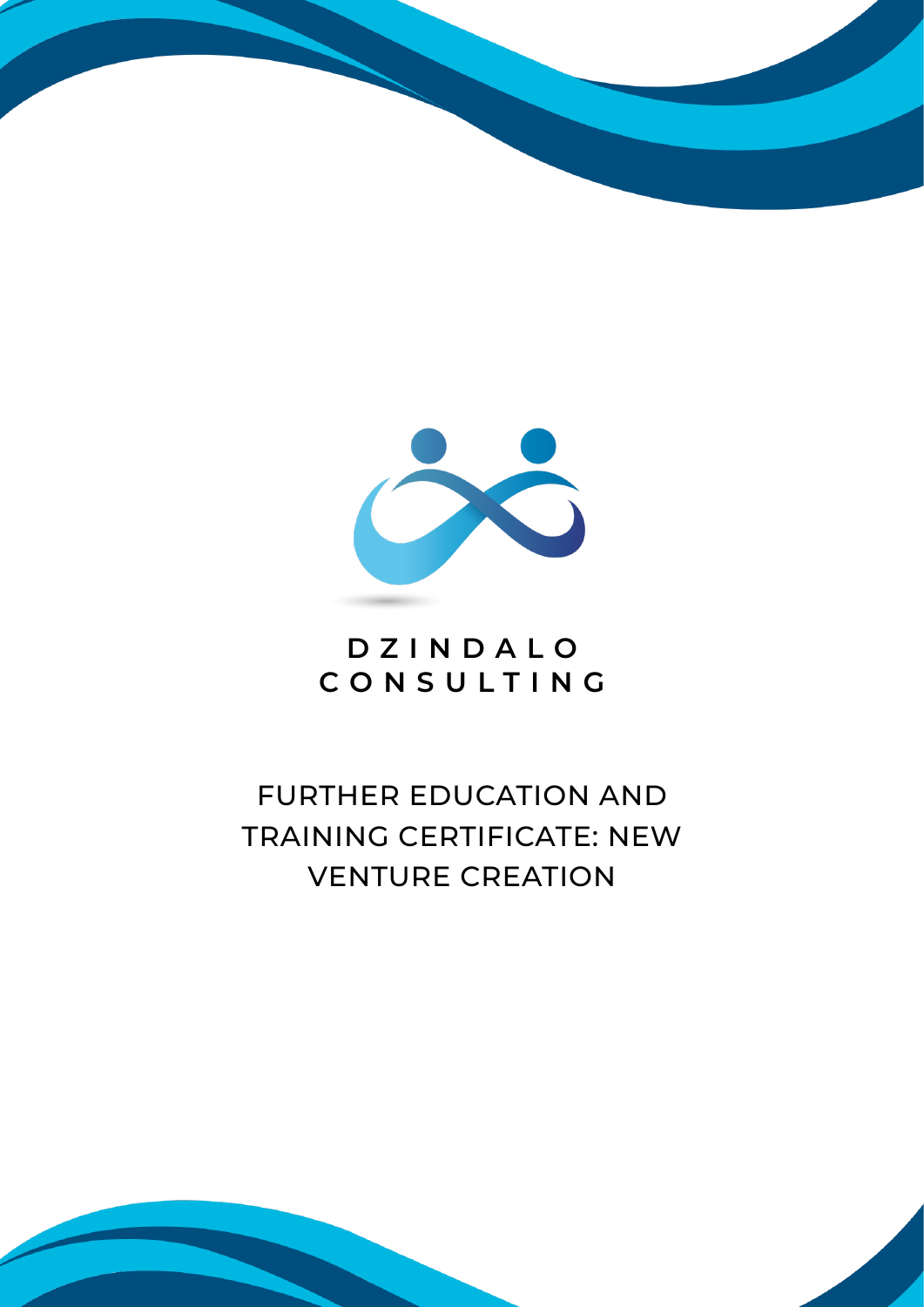Unit 5, Aurinia, Ford Building  $\bullet$ Pretoria Road, Silverton, 0127

071 670 2789

 $\blacksquare$  Thoko@dzindaloconsulting.co.za

∰ www.dzindaloconsulting.co.za



## SERVICES SETA Qualifications

## Further Education and Training Certificate: New Venture Creation

| <b>Qualification Name</b>                                                                                                                                                          | Level | <b>Credits</b> | Duration                           |
|------------------------------------------------------------------------------------------------------------------------------------------------------------------------------------|-------|----------------|------------------------------------|
| <b>Further Education and Training</b><br>Certificate: New Venture Creation                                                                                                         | 4     | 149            | 35 Days over a<br>period of 1 year |
| Description:<br>This qualification aims to develop the appropriate skills and knowledge required by a person for the establishment and development                                 |       |                |                                    |
| of a small to medium business venture, and address the economic, administrative and behaviorial barriers that contribute to the<br>success in starting and sustaining the venture. |       |                |                                    |

This programme is approved by the Services Seta ETQA

## Curriculum

### Core Unit standards (82 credits)

- Apply innovative thinking to the development of A small business  $\mathcal{L}_{\mathcal{A}}$
- Apply the principles of costing and pricing to A business venture
- Demonstrate an understanding of the entrepreneurial profile
- Demonstrate an understanding of the function of the market mechanisms in A new venture П
- Explain and apply the concept, principles and theories of motivation in A leadership context **COL**
- n. Finance A new venture
- Implement an action plan for A new venture
- Manage finances of A new venture
- Manage general administration
- Negotiate an agreement or deal in an authentic work situation
- Plan and manage production/operations in A new venture
- Plan strategically to improve new venture performance
- Produce a business plan for A new venture
- Research the viability of new venture ideas/opportunities
- Implement and manage human resources and labour relations policies and acts